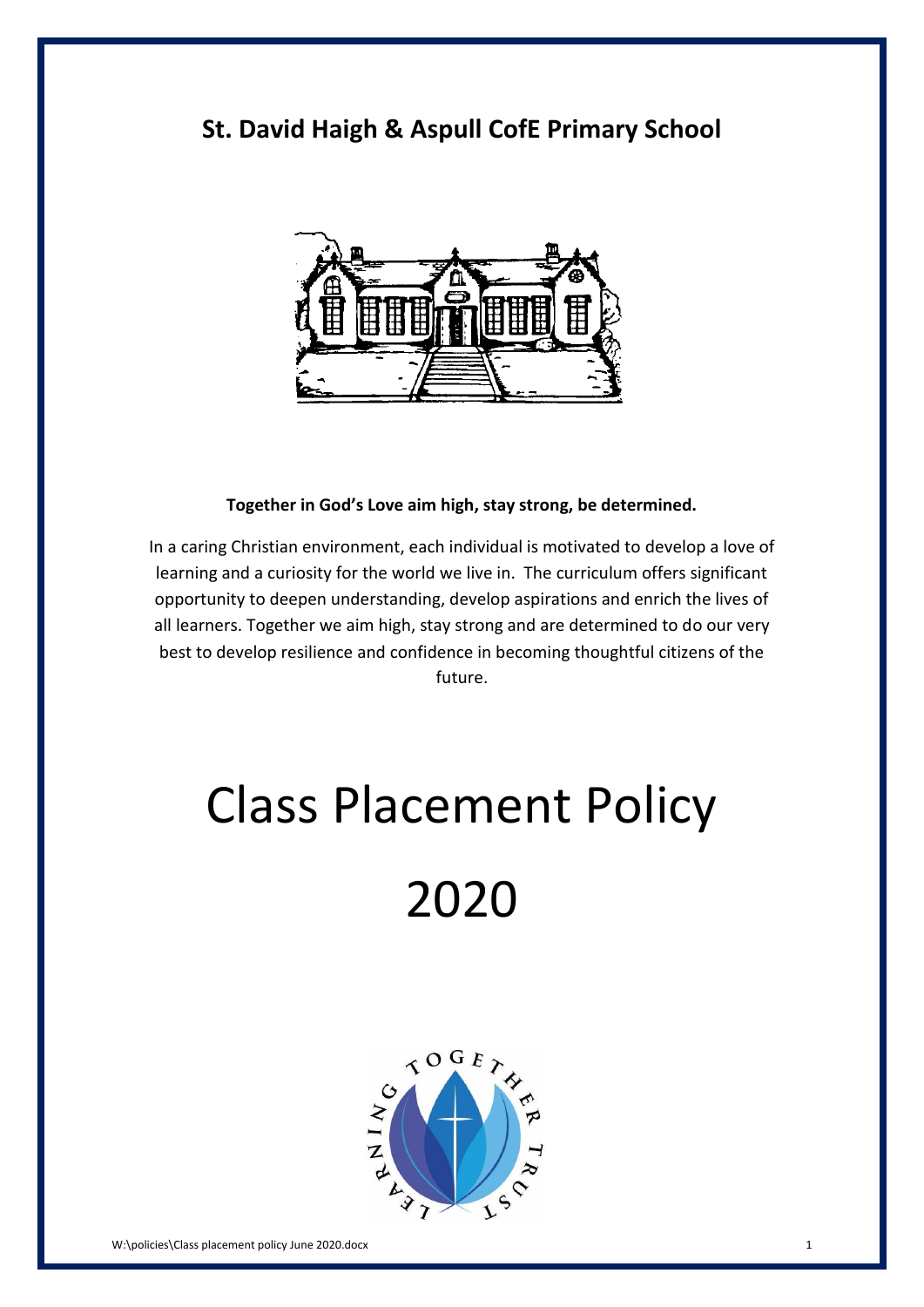# **St. David Haigh & Aspull CE Primary School**



# **Class Placement Policy 2020/21**

# **Rationale**

St. David Haigh & Aspull CE Primary School has five classes into which children will be placed. There are seven age groups within the primary school range: Reception, Years 1, 2, 3, 4, 5 and 6; so it is inevitable that some classes will have more than one year group within them.

# **Current Class Structure September 2019**

| Class 1 |   | Rec/Y1 |
|---------|---|--------|
| Class 2 |   | Y2     |
| Class 3 |   | Y3/Y4  |
| Class 4 | - | Y4/Y5  |
| Class 5 |   | Y6     |

## **Class Structure September 2020**

Based on our current numbers on roll & pupil admission numbers, the structure is as follows:

| Class 1 | Rec/Y1 |
|---------|--------|
| Class 2 | Y2     |
| Class 3 | Y3/Y4  |
| Class 4 | Y4/Y5  |
| Class 5 | Y6     |
|         |        |

Our aim is to keep class sizes to a maximum of 30 – although in KS this can be higher.

# **Consistency of Provision**

At St. David's we pride ourselves on how well we work as a team. To ensure this provision is consistent, there will be a requirement on teachers working closely together to ensure a consistent approach to the entitlement of all children.

### **Principles**

First and foremost, decisions are made at all times in the best educational interests of the individual child. Within this are four crucial considerations:

### 1. Ability of the child.

The ability of the child will be determined by objective evidence in the form of assessment data, progress, work in books and observations.

#### 2. Maturity of the child.

Staff will evaluate the maturity of the child and make an informed decision as to which class would best suit the child's needs. For example it may well be that a brighter child might not have the maturity to cope in an older year group.

### 3. Social groupings.

Staff will also look at the social groupings of the child and make the best possible arrangements with regards to keeping children with members of their friendship group. For example a child might be best kept with their friends, rather than with different children. (This will include consideration of the placement, of both siblings & family members.)